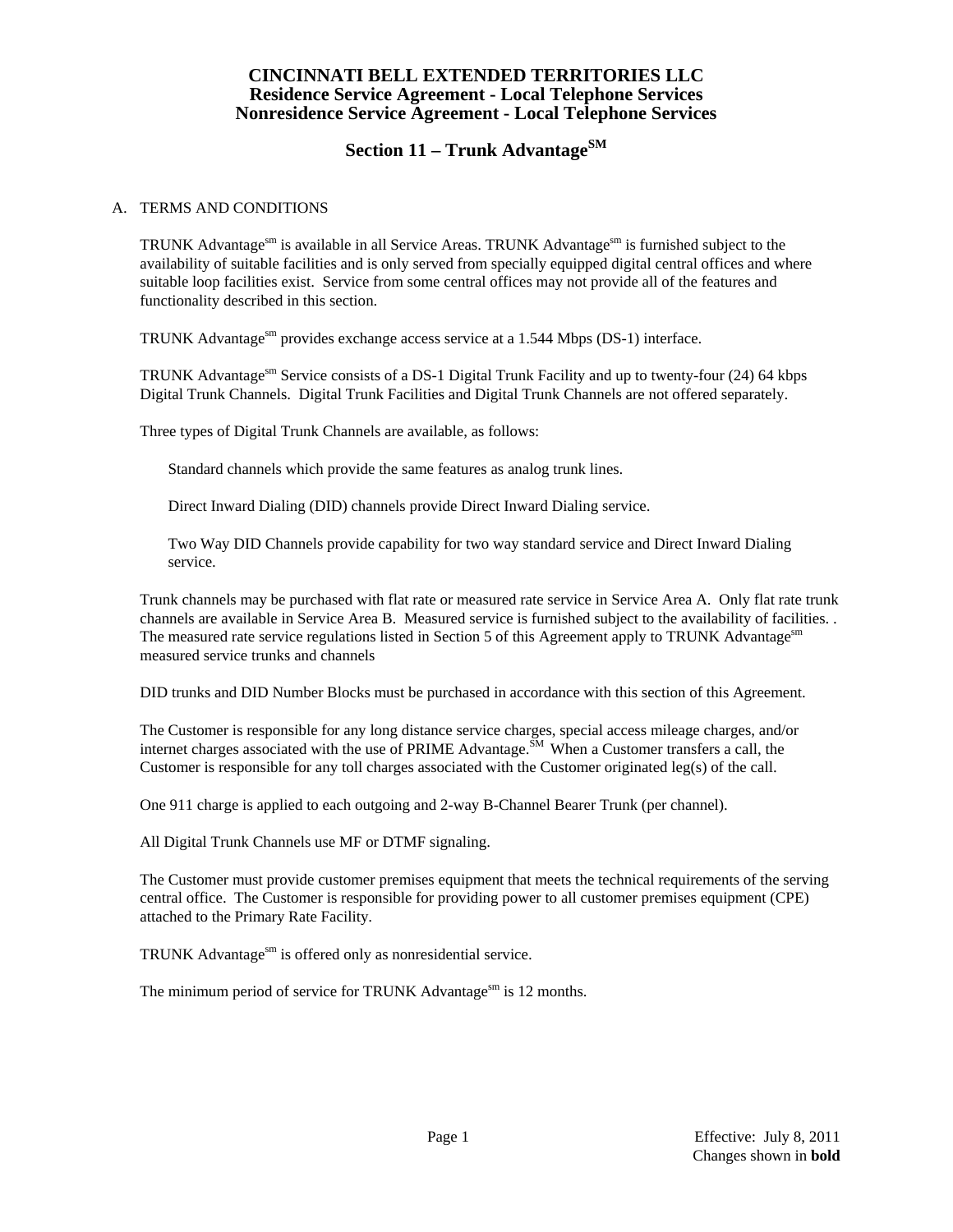# **CINCINNATI BELL EXTENDED TERRITORIES LLC Residence Service Agreement - Local Telephone Services Nonresidence Service Agreement - Local Telephone Services**

# **Section 11 – Trunk AdvantageSM**

#### A. TERMS AND CONDITIONS (Continued)

Customers wishing to upgrade existing trunk service to TRUNK Advantage<sup>SM</sup> will be charged the listed nonrecurring charges for the appropriate number of Digital Trunk Facilities and will have to convert to the DID rate structure listed in this section of this Agreement. Non-recurring charges on Digital Trunk Channels are waived for the existing trunks that are moved to TRUNK Advantage<sup>SM</sup>. Any new channels added at the time of conversion to TRUNK Advantage<sup>SM</sup> will receive nonrecurring charges.

 **When placing an order for service(s) a Customer may request a service date that is sooner than the standard interval service date. If the Company agrees to and meets the requested expedite date, an expedite charge will apply and will be in addition to installation charges and all other nonrecurring charges.**